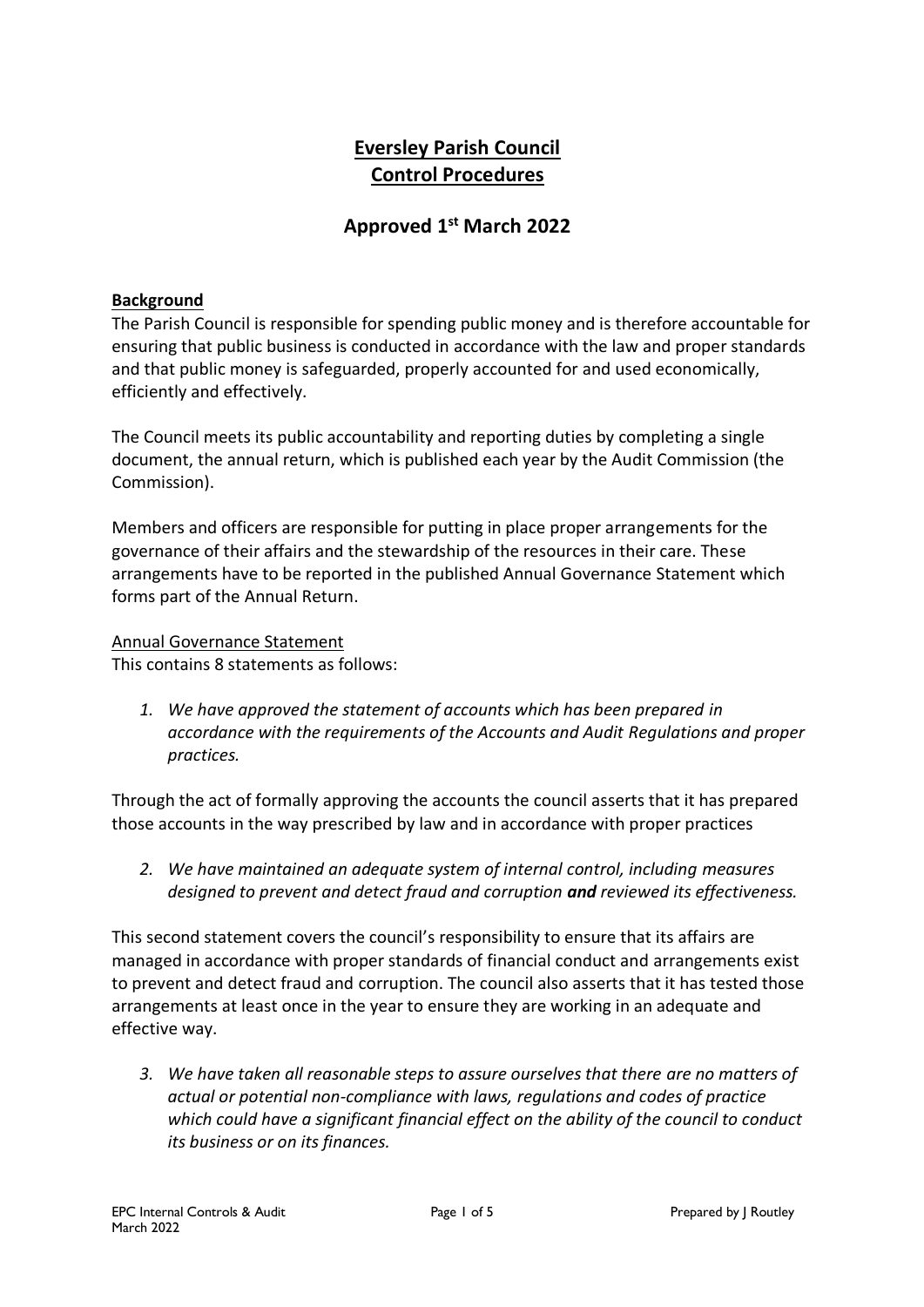The third statement confirms that the council has only done things that it has the legal power to do.

*4. We have provided proper opportunity during the year for the exercise of electors' rights in accordance with the requirements of the Accounts and Audit Regulations.*

This fourth statement confirms that the council has during the year allowed all persons who may be interested the opportunity to exercise their rights.

- *5. We have carried out an assessment of the risks facing the council and taken appropriate steps to manage those risks, including the introduction of internal controls and/or external insurance cover where required.*
- *6. We have maintained throughout the year an adequate and effective system of internal audit of the council's accounting records and control systems and carried out a review of its effectiveness.*
- *7. We have taken appropriate action on all matters raised in reports from internal and external audit.*

The fifth, sixth and seventh representations cover the council's responsibility to develop, implement and regularly monitor the effectiveness of its systems of internal control covering:

- the overall control environment, including internal audit;
- the identification, evaluation and management of operational and financial risks;
- budgetary control and monitoring arrangements; and
- the documentation and application of control procedures
	- *8. We have considered whether any litigation, liabilities or commitments, events or transactions, occurring either during or after the year-end, have a financial impact on the council and, where appropriate have included them in the statement of accounts.*

This statement provides assurance that the council has considered and disclosed in the annual return all matters relevant to its business, including any relevant events which have taken place in the period between the end of the financial year being reported and the date of the annual return, which could have an impact on its ability to continue its work.

This document combined with the council's risk register covers the requirements under at least 4 of the statements listed above.

## **Control Procedures**

## **1. Financial Controls**

#### **Payments**

- Clerk/RFO prepares payments. A minimum of 2 Councillors will be signatories.
- 2 signatories are required for each cheque payment.
- Minimise the use of cheques.
- Online banking: 2 signatories and the Clerk are required for each payment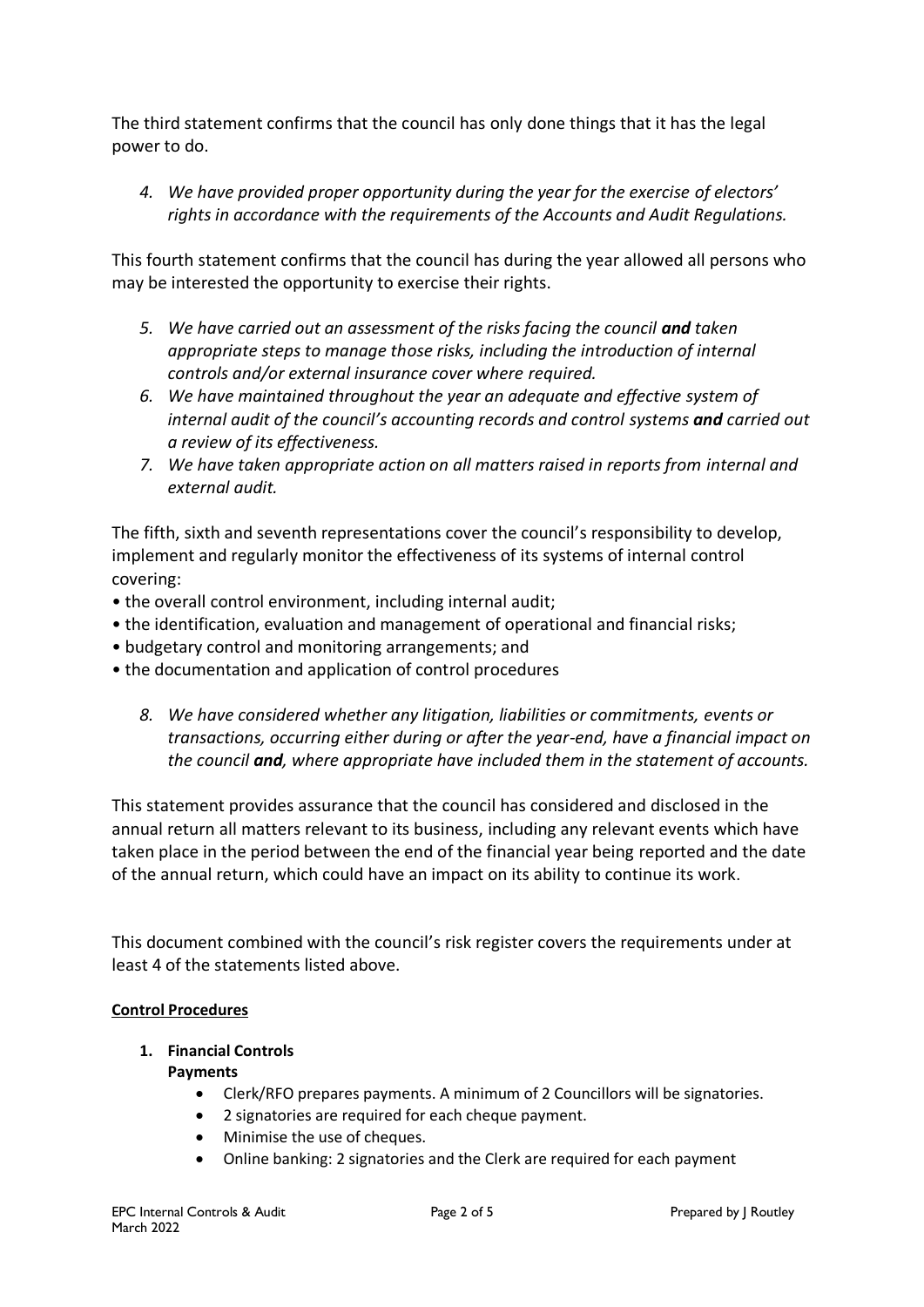- Charge card limit of £1,000 per transaction to be used as payment method for expenditure already approved or for low value admin/office items which in the past would have been expensed. Can only be used by the Clerk. Statements reported to Council.
- Standing order and direct debit mandates require approval.
- Once payments signed off they are entered into accounts system within 2 working days.

#### **Income**

- Precept application is signed by Clerk/RFO, chairman and 1 other member
- Clerk checks and reports receipt of the precept
- Invoices issued
- Debts chased after 1 month.
- Debts can only be written off with approval by council.
- Online payment is encouraged.

#### **Banking**

- All cheque and cash receipts are banked at end of working week
- Bank accounts reconciled at end of each month
- Reconciliation is reviewed and signed off at council meeting

#### **Finance System**

- Council uses Excel Software. There is a relatively low number of transactions each month.
- Each month is closed off within 5 working days of month end.

#### **Reporting**

- Receipts and Payments report is reviewed at each council meeting
- Bank reconciliation is reviewed and approved at each meeting
- Year to Date against Budget report is reviewed at each council meeting
- Payments are reviewed at each meeting

#### **Cash**

- No petty cash
- No cash held on the premises –any received is banked immediately

#### **2. Budgetary Controls**

- The budget is set annually in December/January to tie in with the precept return to the district council. The budget setting process starts in October
- The council carries out monthly reviews and revisits the forecast as appropriate
- The council receive monthly Receipts and Payments statements to keep track of performance throughout the year

#### **3. Procurement Controls**

- The Clerk has a £500 limit to authorise spending; up to £1,000 in an emergency.
- Where contracts are to be entered into with a value in excess of £25,000, the Clerk will invite tenders from a minimum of 3 companies in line with financial regulations.
- For contracts less than £25k but exceeding £3,000 the clerk shall obtain 3 quotations where the value is between £100 and £3,000 the Clerk shall strive to obtain 3 estimates.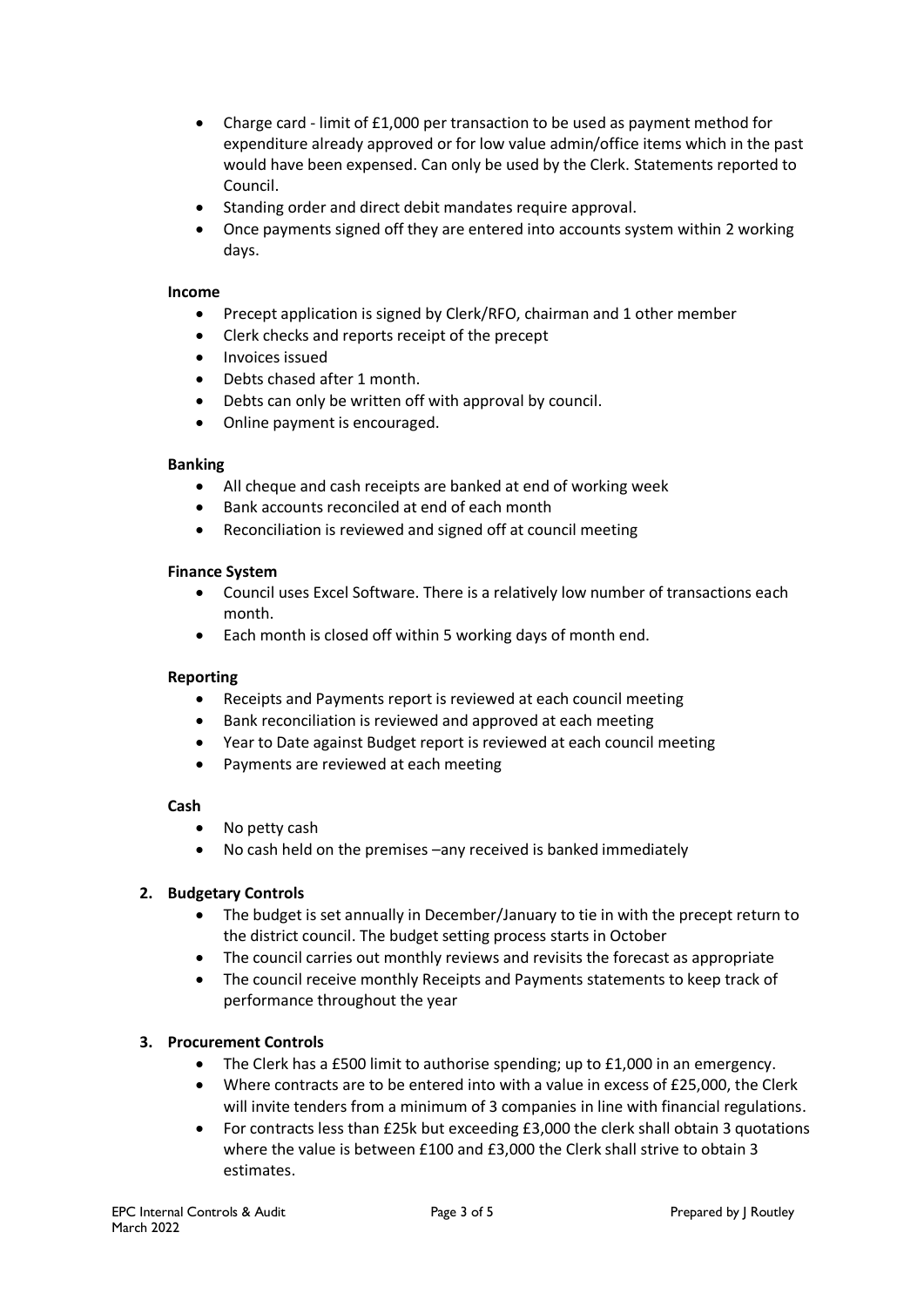- Procurement procedures follow the model guidance as laid down in the Council's financial regulations.
- The council will take advantage of bulk discounts obtained by larger organisations where appropriate
- Members and officers will declare any interests to illustrate that no one is benefitting from using certain suppliers.

#### **4. Compliance Controls**

#### **Payroll**

- Use HMRC online software (PAYE Tools) to calculate tax, NI and formulate annual returns
- Compliance checked by internal audit
- All payroll payments signed off by 2 signatories
- Non-managerial staff if employed complete monthly timesheets which are checked and approved by Clerk
- Annual returns reported to council

#### **VAT**

- VAT returns calculated by Excel
- Records kept for audit
- All returns reported once submitted

#### **Legal**

- Clerk is the proper officer
- Advice sought as required from HALC, NALC & SLCC who also publish regular updates
- Clerk attends regular course/updates

#### **5. Internal Audit**

- Service reviewed and auditor appointed annually
- Always use an approved and recommended auditor
- Scope of audit as defined in Governance and Finance for Local Councils

#### **6. Security – Asset protection**

- Full insurance from recommended body is reviewed annually
- Paper records held in locked cabinets
- No cash is held on the premises
- External assets are checked by competent persons
- Ensure compliance with all statutory requirements on the safety of assets
- Asset register kept up to date and reviewed quarterly by Clerk and annually by council
- Computer access is password controlled and backed up monthly
- Anti-virus software is maintained at all times.

#### **7. Procedures**

- Annual reviews carried out to the following:
	- Standing Orders
	- Financial Regulations
	- Risk Register
	- Asset Register